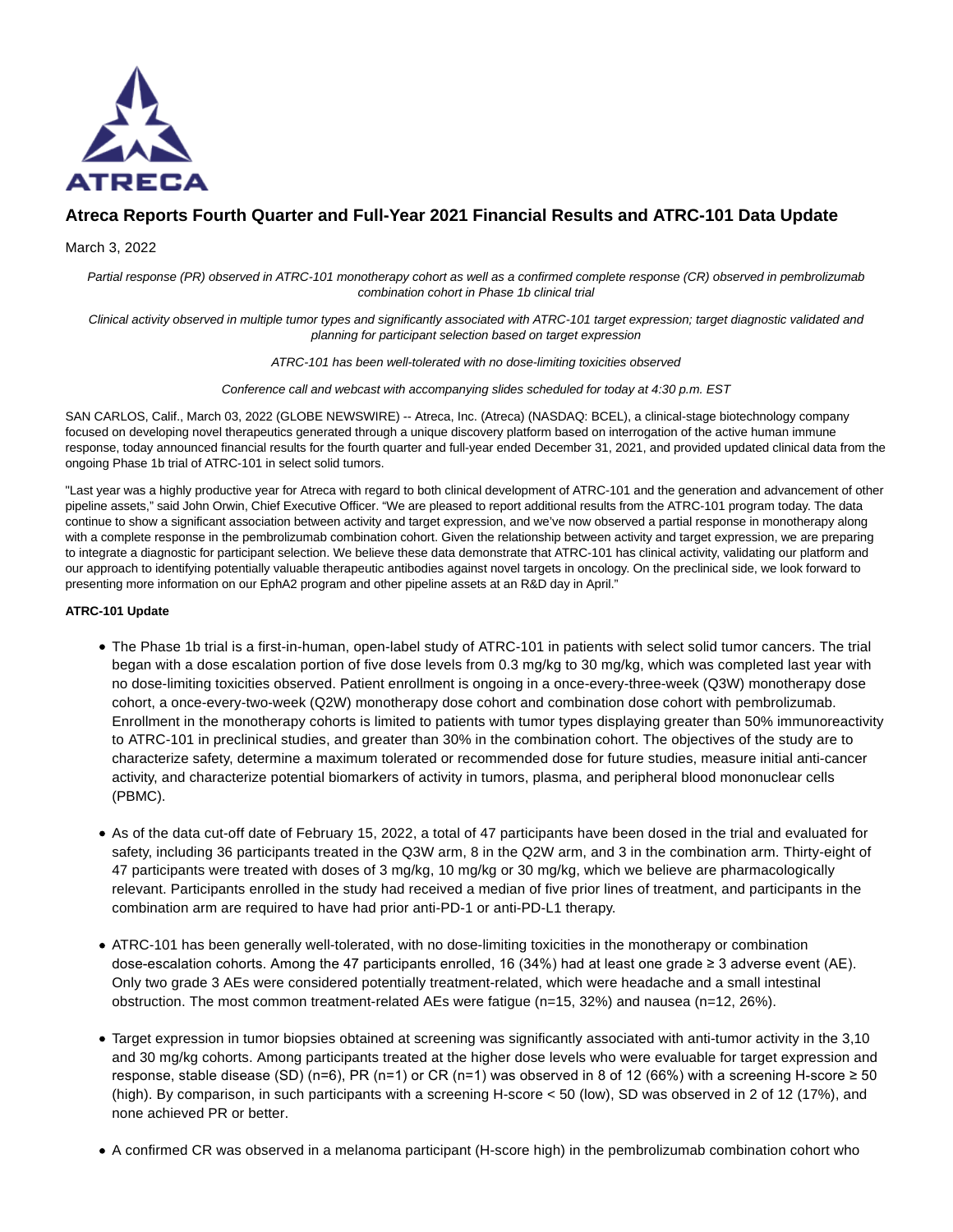had progressed on prior anti-PD-1 and combined BRAF/MEK inhibitor therapy. In the monotherapy cohorts, a participant with non-small cell lung cancer (H-score high) achieved PR with 48% reduction in tumor burden, and a participant with colorectal cancer (H-score unknown) experienced a 29% reduction. All three participants remain on study.

Enrollment is ongoing in the Q3W and Q2W monotherapy cohorts and in the pembrolizumab combination cohort. Atreca has now completed validation of the target diagnostic and is planning to begin participant selection based on target expression in 2Q22. Atreca expects to report additional monotherapy and combination data in 2H22.

"We are very encouraged by the safety profile and evidence of the anti-tumor activity of ATRC-101, both as a single agent and in combination with a checkpoint inhibitor," said Jonathan Benjamin, M.D., Ph.D., Senior Vice President, Clinical Research. "We are pleased to see stable disease with tumor burden reduction in several trial participants and are especially gratified that two participants achieved objective responses, including a 78-year-old participant with melanoma who had progressed on a prior anti-PD1 agent yet achieved a complete response with the combination of ATRC-101 and pembrolizumab. ATRC-101 recognizes a previously unknown ribonucleoprotein complex that is expressed selectively in tumor tissue of many different cancer types. Among participants with evaluable baseline tumor biopsies, tumor burden reduction was achieved exclusively in those with high ATRC-101 target expression. Selection of trial participants based on target expression will be important in further evaluation of ATRC-101 and is expected to begin by mid-year."

#### **Other Recent Developments and Highlights**

- Atreca presented two posters on ATRC-101 at the 2021 Society for Immunotherapy of Cancer (SITC) Annual Meeting.
- Atreca disclosed data on its anti-SARS-CoV-2 antibody discoveries, originally planned for presentation at the Keystone Symposia Conference: Antibodies as Drugs, which was postponed. By applying its proprietary IRC<sup>®</sup> technology, the company discovered antibodies from the immune responses of patients infected with the original SARS-CoV-2 virus, two of which were determined to be pan-neutralizing against a panel of SARS-CoV-2 variants, including Delta and more recently, Omicron.
- Atreca will be hosting a pipeline-focused virtual R&D Day on April 5<sup>th</sup>, 2022. Topics to be covered include our EphA2 program, as well as other previously undisclosed antibodies against new targets in ADC, T cell engager and other weaponized formats, in addition to our non-oncology programs.

## **Fourth Quarter and Year End 2021 Financial Results**

- As of December 31, 2021, cash and cash equivalents and investments totaled \$148.1 million.
- Research and development expenses for the year ended December 31, 2021, were \$78.3 million, including non-cash share-based compensation expense of \$8.6 million. Research and development expenses for the three months ended December 31, 2021, were \$22.2 million, including non-cash share-based compensation expense of \$2.5 million.
- General and administrative expenses for the year ended December 31, 2021, were \$32.0 million, including non-cash share-based compensation expense of \$8.3 million. General and administrative expenses for the three months ended December 31, 2021, were \$7.3 million, including non-cash share-based compensation expense of \$2.2 million.
- Atreca reported a net loss of \$109.3 million, or basic and diluted net loss per share attributable to common stockholders of \$2.95, for the year ended December 31, 2021. The Company reported a net loss of \$29.5 million, or basic and diluted net loss per share attributable to common stockholders of \$0.79, for the three months ended December 31, 2021.

#### **Conference Call and Webcast Details**

Atreca will host a live conference call and webcast today at 4:30 p.m. EST. To access the conference call by telephone, please dial (800) 373-6606 (Domestic) or 409-937-8918 (International). The conference ID number is 5089907.

The live audio webcast and accompanying slide presentation can be accessed via the Events section of the Company's investor relations website at [https://ir.atreca.com/news-and-events/event-calendar.](https://www.globenewswire.com/Tracker?data=82ScJgHhpfbP_iVsCeP4VrN1rHX-VqNQbP_HdNEjujOvcU9iJqbAbdDInhZD4jV5aIEyUtXJ8ZdDptXrG2zneBlp5CNJJYYBBAFS0_GhC0W6PwJu8I2RRsERcpUnoaqTsOhd7ziBFTE74I0k-1PAhSolXYtdGVvpJwf_mlRqyxM=) An archived replay of the webcast will be available on the Company's website for 90 days following the live event.

#### **About Atreca, Inc.**

Atreca is a biopharmaceutical company developing novel antibody-based immunotherapeutics generated by its differentiated discovery platform. Atreca's platform allows access to an unexplored landscape in oncology through the identification of unique antibody-target pairs generated by the human immune system during an active immune response against tumors. These antibodies provide the basis for first-in-class therapeutic candidates, such as our lead product candidate ATRC-101. A Phase 1b study evaluating ATRC-101 in multiple solid tumor cancers is currently enrolling patients. For more information on Atreca, please visi[t www.atreca.com.](https://www.globenewswire.com/Tracker?data=LuHkmsu-OsZjzLpNrrcWoLrQ98NjiSr5K2QoQGNFyhYW5Is3ZDi5_tUGVIx9ynJ2VgTYgNdbdaSIvAOcTT6I1A==)

# **About ATRC-101**

ATRC-101 is a monoclonal antibody derived from an antibody identified using Atreca's discovery platform. ATRC-101 is believed to function through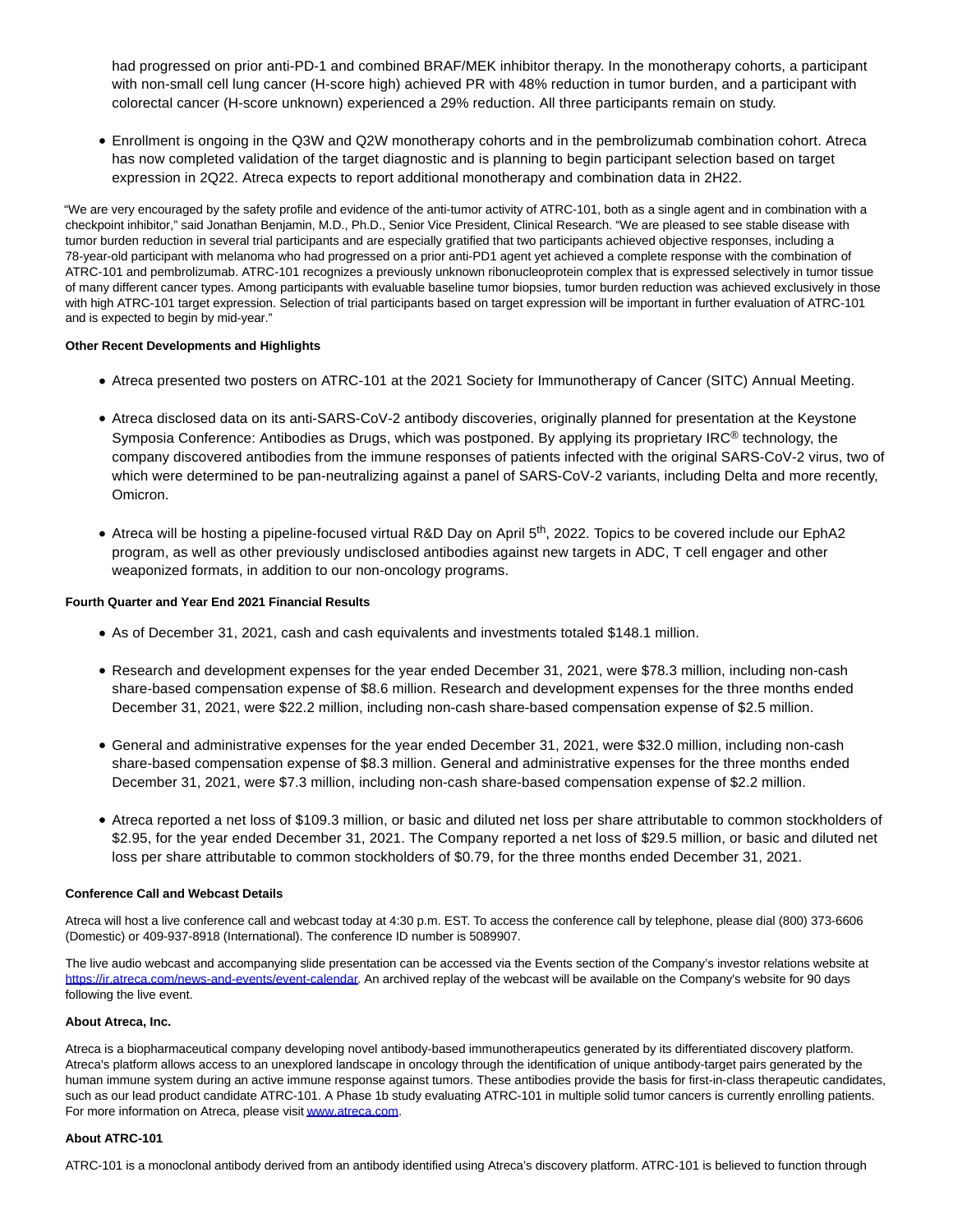Driver Antigen Engagement, a novel mechanism of action in oncology. This mechanism involves systemic delivery of an antibody that, in preclinical models, engages the innate immune system to cause remodeling of the tumor microenvironment and drive T cell-mediated destruction of tumor cells. Atreca has identified the target of ATRC-101 as a tumor-specific ribonucleoprotein (RNP) complex. ATRC-101 has demonstrated robust anti-tumor activity as a single agent in multiple preclinical syngeneic tumor models, including one model in which PD-1 checkpoint inhibitors typically display limited activity. Further, ATRC-101 has been shown to react in vitro with a majority of human ovarian, non-small cell lung, colorectal, breast cancers and acral melanoma samples from multiple patients. Atreca initiated a Phase 1b first-in-human study of ATRC-101 in participants with select solid tumors in 2020, and initiated the combination arm with pembrolizumab in 2021.

#### **Forward-Looking Statements**

This release contains forward-looking statements regarding our strategy and future plans, including statements regarding the development of ATRC-101 and our preclinical and clinical plans, specifically, plans to begin participant selection based on target expression, the ability of our discovery platform to identify potentially valuable therapeutic antibodies, plans to present new information on our EphA2 program and other pipeline assets, the results of our clinical trials and studies and other developing data, plans regarding the evaluation of clinical data, reports of monotherapy data and combination data and other data read-outs, enrollment objectives, our ability to obtain sufficient clinical enrollment, reports of clinical enrollment updates, plans to file an Investigational New Drug application, and the timing thereof, the safety or potential efficacy of ATRC-101 or our anti-SARS-CoV-2 antibody discoveries, and our ability to fund current operations and develop and commercialize our current or potential future product candidates. These forward-looking statements include, but are not limited to, statements about our plans, objectives, representations and contentions and are not historical facts and typically are identified by use of terms such as "preparing," "potential," "expect," "believe," "presenting," "planned," "will," "continue" and similar words, although some forward-looking statements are expressed differently. Our actual results may differ materially from those indicated in these forward-looking statements due to risks and uncertainties related to the initiation, timing, progress and results of our research and development programs, preclinical studies, clinical trials, regulatory submissions, and other matters that are described in our most recent Annual Report on Form 10-K and Quarterly Report on Form 10-Q filed with the Securities and Exchange Commission (SEC) and available on the SEC's website at www.sec.gov, including the risk factors set forth therein. Investors are cautioned not to place undue reliance on these forwardlooking statements, which speak only as of the date of this release, and we undertake no obligation to update any forward-looking statement in this press release, except as required by law.

#### **Atreca, Inc. Condensed Consolidated Balance Sheets** (in thousands, except share and per share data)

|                                                   | December 31,<br>2021 | December 31,<br>2020 |  |
|---------------------------------------------------|----------------------|----------------------|--|
| <b>ASSETS</b>                                     |                      |                      |  |
| <b>Current Assets</b>                             |                      |                      |  |
| Cash and cash equivalents                         | \$<br>94,746         | \$<br>60,789         |  |
| Investments                                       | 22,287               | 179,296              |  |
| Prepaid expenses and other current assets         | 5,337                | 9,037                |  |
| Total current assets                              | 122,370              | 249,122              |  |
| Property and equipment, net                       | 43,015               | 19,831               |  |
| Long-term investments                             | 31,042               |                      |  |
| Deposits and other                                | 3,630                | 3,111                |  |
| <b>Total assets</b>                               | 200,057<br>\$        | \$<br>272,064        |  |
| LIABILITIES AND STOCKHOLDERS' EQUITY              |                      |                      |  |
| <b>Current Liabilities</b>                        |                      |                      |  |
| Accounts payable                                  | \$<br>3,352          | \$<br>5,216          |  |
| <b>Accrued expenses</b>                           | 11,555               | 10,302               |  |
| Other current liabilities                         | 1,992                | 1,900                |  |
| <b>Total current liabilities</b>                  | 16,899               | 17,418               |  |
| Capital lease obligations, net of current portion |                      | 4                    |  |
| Deferred rent                                     | 28,229               | 12,585               |  |
| <b>Total liabilities</b>                          | 45,128               | 30,007               |  |
| Stockholders' equity                              |                      |                      |  |
| Common stock                                      | 4                    |                      |  |
| Additional paid-in capital                        | 514,794              | 492,436              |  |
| Accumulated other comprehensive income (loss)     | (102)                | 58                   |  |
| Accumulated deficit                               | (359, 767)           | (250, 441)           |  |
| Total stockholders' equity                        | 154,929              | 242,057              |  |
|                                                   | \$<br>200,057        | \$<br>272,064        |  |
| Total liabilities and stockholders' equity        |                      |                      |  |